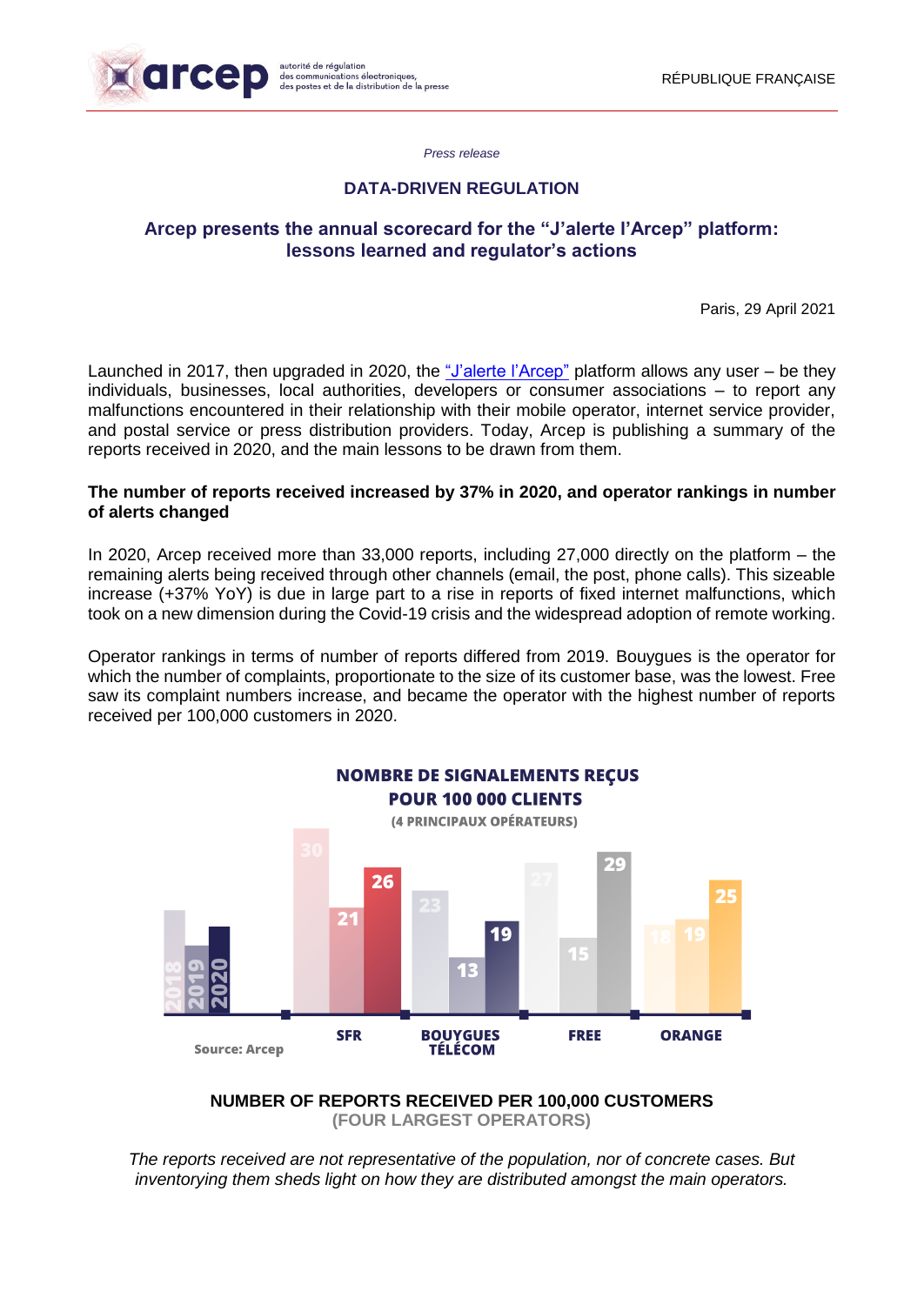## **Users' overall satisfaction with their operator down slightly**

As it does every year, Arcep compared the alerts it received on the "J'alerte l'Arcep" platform with a survey conducted by Ifop. This survey polled a sample of 4,010 people who are representative of the French population, and who have internet access and a mobile phone. The lessons drawn from "J'alerte l'Arcep" largely align with the survey's findings – particularly the fact that users' average level of satisfaction, scored from 1 to 10, dropped from 7.65 in 2019 to 7.5 in 2020.

## **The Covid-19 crisis and the lockdowns affected the reports received and the regulator's actions**

Arcep was fully committed to managing the impact of the Covid-19 crisis on behalf of consumers. In particular, it relayed alerts received from groups that had been deemed top priority (healthcare workers, essential businesses, local authorities, etc.) so that operators might provide them with a rapid response. The Authority was also especially vigilant in addressing issues tied to the public health crisis (roaming for consumers who were blocked overseas, quality of the La Poste services, etc.).

Analysing these reports enabled Arcep to investigate several concrete cases and, depending on the issues encountered, to make use of the different levers at its disposal: from issuing a caution, up to instigating formal procedures against the operators in question for situations that warranted it.

In several instances, the alerts received enabled Arcep to liaise with the operators in question in real time, and find a rapid solution. One example: following several surges in alerts on the quality of last mile fibre connections in specific locations, Arcep contacted the infrastructure operators concerned, to better understand cases of so-called "non standard" connection, and identify ways to improve them.

## **A year marked by reports on the quality of postal distribution**

In the postal market, last year was marked by a substantial number of alerts regarding the quality of postal distribution, which was heavily affected by the Covid-19 crisis, especially during the first lockdown in March 2020. Arcep became involved in the matter, and issued an opinion at the Government's behest on the organisation that La Poste put into place to handle the Covid crisis, which led La Poste to improve its reactivity in light of the circumstances, and to improve the information provided to users and elected officials.

## **Arcep receives its first reports from newsagents**

In late 2019, Arcep was assigned a newfound responsibility: to regulate print media distribution. In November 2020, a new section was opened on "J'alerte l'Arcep" to allow the sector's players, and particularly newsagents and publishers, to make use of this tool. Newsagents were quick to adopt the platform, using it to report several issues to Arcep regarding the conditions governing the access to press titles not registered with France's Joint Commission for Press Publications and Agencies (CPPAP), as a result of which Arcep initiated a dialogue on the matter with press distributors.

**Press liaison Follow ARCEP Subscribe**